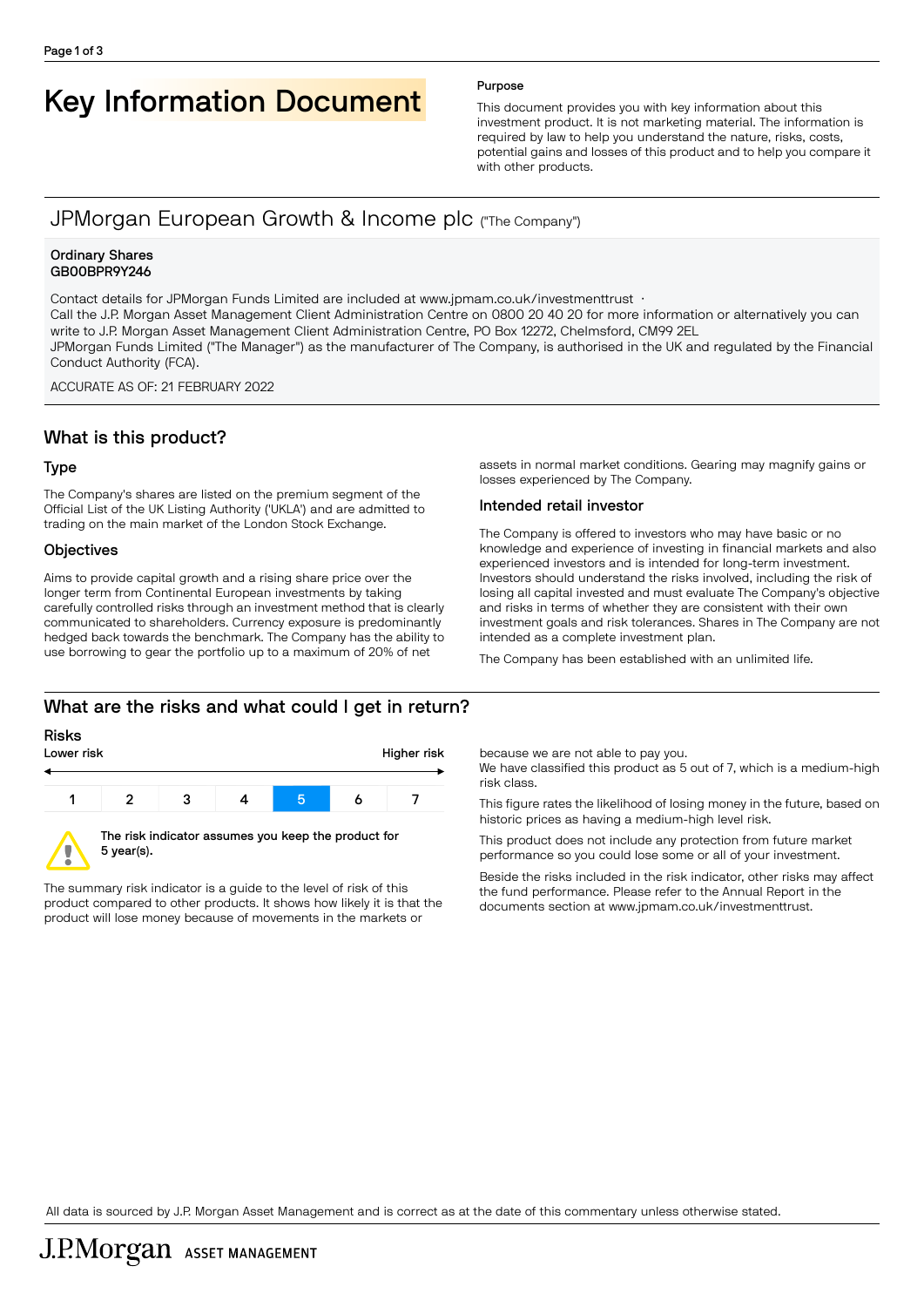#### Performance scenarios

Market developments in the future cannot be accurately predicted. The scenarios shown are only an indication of some of the possible outcomes based on recent returns. Actual returns could be lower.

| Investment £ 10,000.00     |                                     |            |            |                                                          |  |  |
|----------------------------|-------------------------------------|------------|------------|----------------------------------------------------------|--|--|
| <b>Scenarios</b>           |                                     | 1 year     | 3 years    | 5 years<br><b>(Recommended</b><br><b>Holding Period)</b> |  |  |
| Stress Scenario            | What you might get back after costs | £413.00    | £3,278,00  | £2,327.00                                                |  |  |
|                            | Average return each year            | $-95.87\%$ | $-31.05%$  | $-25.29%$                                                |  |  |
| Unfavourable Scenario      | What you might get back after costs | £2,661,00  | £626.00    | £181.00                                                  |  |  |
|                            | Average return each year            | -73.39%    | -60.30%    | $-55.19%$                                                |  |  |
| Moderate Scenario          | What you might get back after costs | £8,091,00  | £3,580,00  | £1.584.00                                                |  |  |
|                            | Average return each year            | $-19.09\%$ | -28.99%    | $-30.82\%$                                               |  |  |
| <b>Favourable Scenario</b> | What you might get back after costs | £12,934,00 | £10,765,00 | £7,305.00                                                |  |  |
|                            | Average return each year            | 29.34%     | 2.49%      | $-6.09\%$                                                |  |  |

This table shows the money you could get back over the next 5 years, under different scenarios, assuming that you invest 10000 GBP.

The scenarios shown illustrate how your investment could perform. You can compare them with the scenarios of other products.

The scenarios presented are an estimate of future performance based on evidence from the past on how the value of this investment varies, and are not an exact indicator. What you get will vary depending on how the market performs and how long you keep the investment/ product.

The stress scenario shows what you might get back in extreme market circumstances, and it does not take into account the situation where we are not able to pay you.

The figures shown include all the costs of the product itself, but may not include all the costs that you pay to your advisor or distributor.

The figures do not take into account your personal tax situation, which may also affect how much you get back.

# What happens if JPMorgan Funds Limited is unable to pay out?

The Manager is responsible for administration and management of The Company, and does not typically hold assets of The Company (assets that can be held by a depositary are, in line with applicable regulations, held with a depositary in its custody network). The Manager, as the manufacturer of this product has no obligation to pay out since the product design does not contemplate any such payment being made. However, investors may suffer loss if The Company or the depositary is unable to pay out. Investors in The Company are not eligible to claim under the UK Financial Services Compensation Scheme.

### What are the costs?

The Reduction in Yield (RIY) shows what impact the total costs you pay will have on the investment return you might get. The total costs take into account one-off, ongoing and incidental costs.

The amounts shown here are the cumulative costs of the product itself, for three different holding periods. They include potential early exit penalties. The figures assume you invest 10000 GBP. The figures are estimates and may change in the future.

#### Costs over time

The person selling you or advising you about this product may charge you other costs. If so, this person will provide you with information about these costs, and show you the impact that all costs will have on your investment over time.

| Investment £ 10,000.00          | if you cash in after 1 year | if you cash in after 3<br>vears | if you cash in after 5<br>years (Recommended<br><b>Holding Period)</b> |
|---------------------------------|-----------------------------|---------------------------------|------------------------------------------------------------------------|
| <b>Total Costs</b>              | £115.00                     | £176.77                         | £136.12                                                                |
| Impact on Return (RIY) per year | 1.15%                       | 1.15%                           | 1.15%                                                                  |